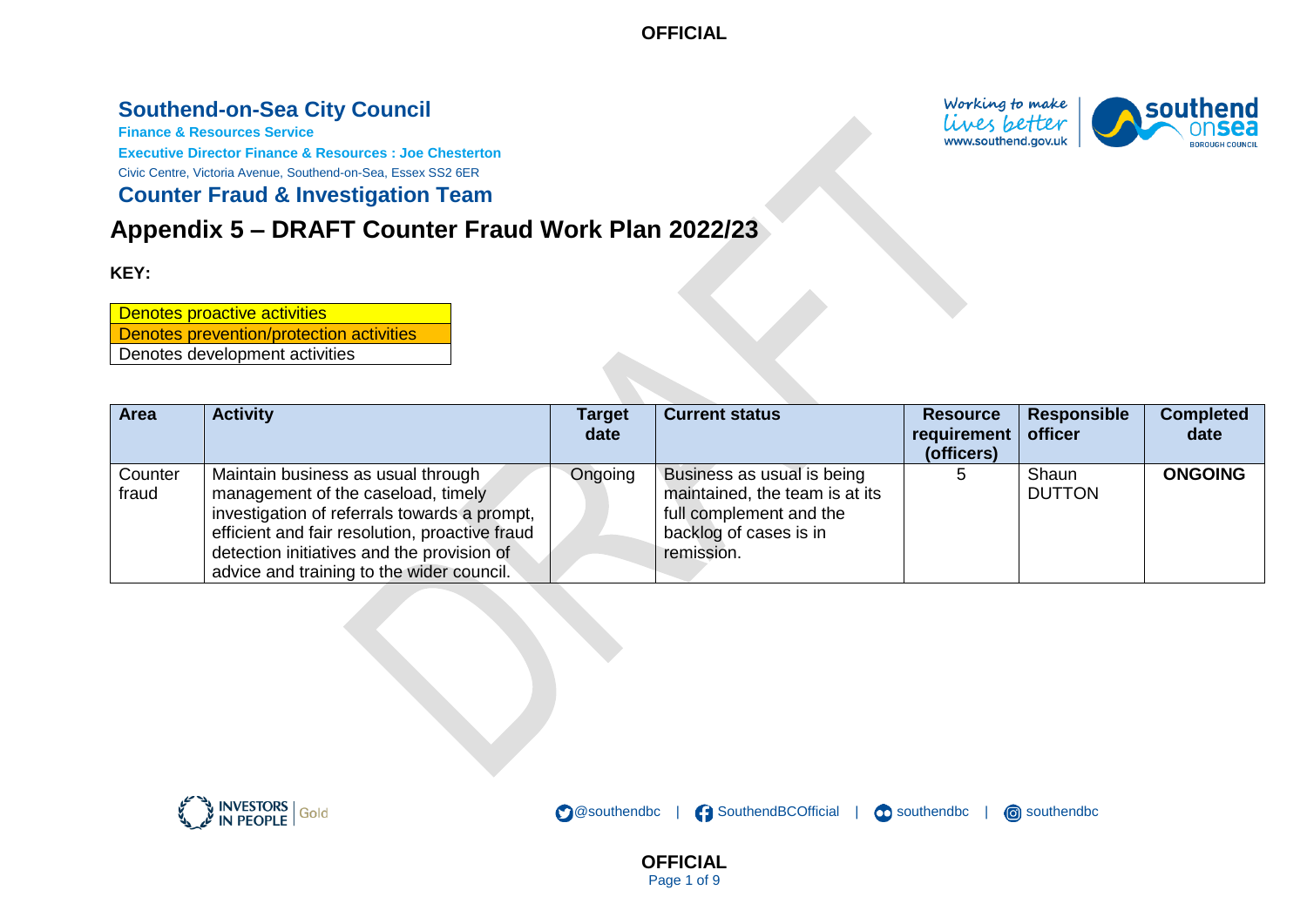| Area    | <b>Activity</b>                           | <b>Target</b><br>date | <b>Current status</b>           | <b>Resource</b><br>requirement | <b>Responsible</b><br>officer | <b>Completed</b><br>date |
|---------|-------------------------------------------|-----------------------|---------------------------------|--------------------------------|-------------------------------|--------------------------|
|         |                                           |                       |                                 | (officers)                     |                               |                          |
| Council | Joint working agreement with DWP for      | March                 | Information provided by the     |                                | Shaun                         |                          |
| Tax     | cases involving the Council Tax Reduction | 2023                  | DWP suggests that their fraud   |                                | <b>DUTTON</b>                 |                          |
|         | scheme.                                   |                       | investigation capability is not |                                | Caroline                      |                          |
|         |                                           |                       | engaging at a local level. This |                                | <b>MERCIECA</b>               |                          |
|         |                                           |                       | makes a local joint working     |                                |                               |                          |
|         |                                           |                       | agreement impossible and        |                                |                               |                          |
|         |                                           |                       | therefore this activity is on   |                                |                               |                          |
|         |                                           |                       | hold pending resumption of      |                                |                               |                          |
|         |                                           |                       | local DWP investigations. This  |                                |                               |                          |
|         |                                           |                       | situation will be monitored.    |                                |                               |                          |
|         |                                           |                       | The lack of DWP engagement      |                                |                               |                          |
|         |                                           |                       | with local authorities is a     |                                |                               |                          |
|         |                                           |                       | subject of national concern     |                                |                               |                          |
|         |                                           |                       | and is being addressed          |                                |                               |                          |
|         |                                           |                       | through the Fighting Fraud      |                                |                               |                          |
|         |                                           |                       | and Corruption Locally group.   |                                |                               |                          |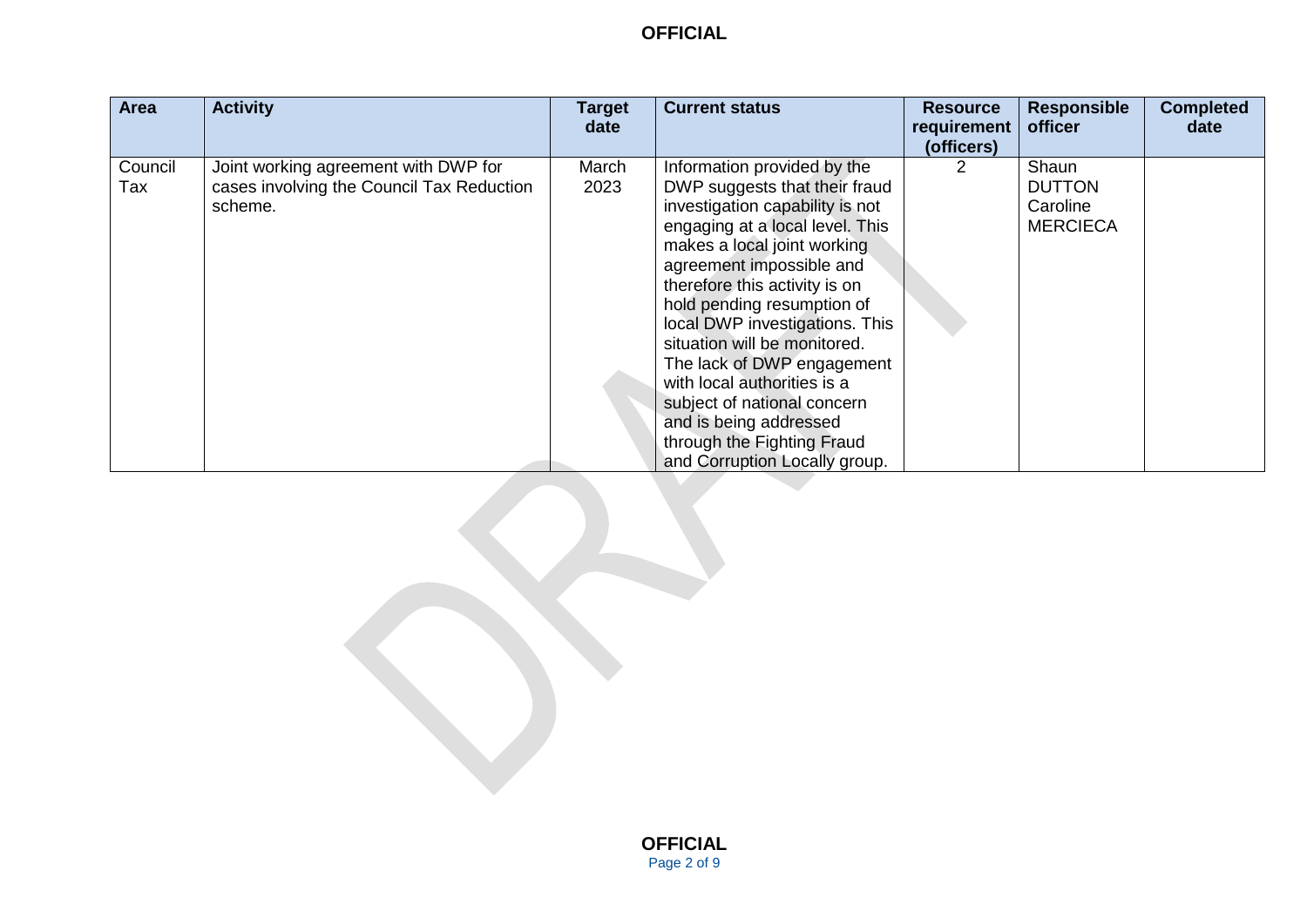| <b>Area</b>            | <b>Activity</b>                                                                                     | <b>Target</b><br>date   | <b>Current status</b>                                                                                                                                                                                                                                                                               | <b>Resource</b><br>requirement<br>(officers) | <b>Responsible</b><br>officer | <b>Completed</b><br>date |
|------------------------|-----------------------------------------------------------------------------------------------------|-------------------------|-----------------------------------------------------------------------------------------------------------------------------------------------------------------------------------------------------------------------------------------------------------------------------------------------------|----------------------------------------------|-------------------------------|--------------------------|
| <b>Council</b><br>wide | Internal publicity campaign to highlight the<br>work and reporting mechanisms of the<br>fraud team. | <b>Ongoing</b>          | Avenues to increase the<br>team's profile across the<br>Council are being explored.<br>The monthly fraud<br>newsletter's audience is<br>expanding and now reaches<br>approximately 700 recipients.                                                                                                  |                                              | <b>Shaun</b><br><b>DUTTON</b> | <b>ONGOING</b>           |
|                        |                                                                                                     | <b>November</b><br>2022 | Programme of publicity and<br>talks to raise staff awareness<br>of the importance of<br><b>Declarations of Interest and</b><br>how to make these.                                                                                                                                                   | $\overline{2}$                               | <b>Shaun</b><br><b>DUTTON</b> |                          |
|                        |                                                                                                     | <b>November</b><br>2022 | Publicity campaign to highlight<br><b>International Fraud</b><br><b>Awareness Week.</b>                                                                                                                                                                                                             | $\overline{1}$                               | <b>Shaun</b><br><b>DUTTON</b> |                          |
|                        |                                                                                                     | October<br>2022         | Develop an Anti Money<br><b>Laundering Awareness</b><br>Course for all staff.                                                                                                                                                                                                                       | 1                                            | <b>Shaun</b><br><b>DUTTON</b> |                          |
|                        |                                                                                                     | <b>May 2022</b>         | Engage with new starters in<br>the Council at the point of<br>induction to publicise CFIT,<br>raise awareness of fraud and<br>how to report it, and highlight<br>the standards of behaviour<br>and responsibility expected.<br>This is expected to evolve into<br>an induction eLearning<br>course. | $\overline{1}$                               | <b>Shaun</b><br><b>DUTTON</b> |                          |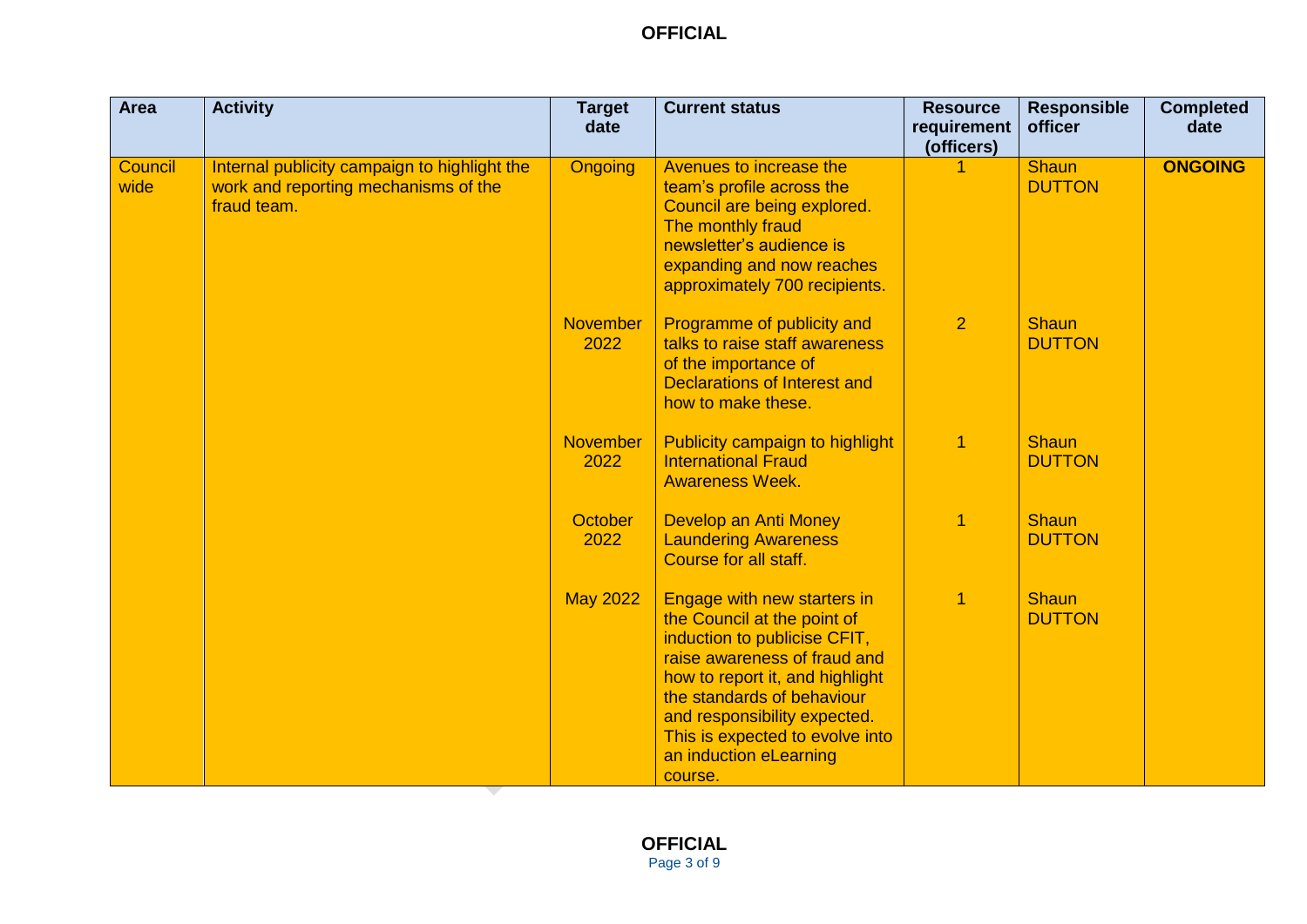| <b>Area</b>            | <b>Activity</b>                                                                                                                                    | <b>Target</b><br>date                                               | <b>Current status</b>                                                                                                                                                                                                                                                                                                                                                                                                                                                                                                         | <b>Resource</b><br>requirement<br>(officers) | <b>Responsible</b><br>officer                                                  | <b>Completed</b><br>date |
|------------------------|----------------------------------------------------------------------------------------------------------------------------------------------------|---------------------------------------------------------------------|-------------------------------------------------------------------------------------------------------------------------------------------------------------------------------------------------------------------------------------------------------------------------------------------------------------------------------------------------------------------------------------------------------------------------------------------------------------------------------------------------------------------------------|----------------------------------------------|--------------------------------------------------------------------------------|--------------------------|
| <b>Housing</b>         | Pro-active fraud detection and deterrence<br>exercises on social tenancies.                                                                        | <b>May 2022</b><br><b>August</b><br>2022<br><b>November</b><br>2022 | To be targeted in areas at<br>high risk of subletting.<br>Appropriate areas of activity<br>will be determined during the<br>planning stage.                                                                                                                                                                                                                                                                                                                                                                                   | 5.                                           | Paul<br><b>BROADBENT</b><br><b>James</b><br><b>COUSEN</b><br><b>David GILL</b> |                          |
| <b>Housing</b>         | Review of SBC tenancy terms and<br>conditions to strengthen the counter fraud<br>message and encourage cooperation with<br>the counter fraud team. | <b>TBD</b>                                                          | The South Essex Homes'<br>tenancy T&Cs are due to be<br>reviewed. South Essex<br>Homes are aware that we<br>wish to contribute. We are<br>waiting for information as to<br>when this review will take<br>place.                                                                                                                                                                                                                                                                                                               | 1                                            | <b>Shaun</b><br><b>DUTTON</b>                                                  |                          |
| <b>Council</b><br>wide | Fraud risk and process analysis of areas of<br>the Council's business at high risk of fraud<br>through participation in internal audits.           | <b>Ongoing</b>                                                      | This work will be performed<br>alongside Internal Audit's<br>programme of work with risk<br>assessment findings<br>incorporated into their reports.<br>This has the effects of adding<br>more weight to any<br>recommendations made and<br>contributing to a closer<br>working relationship between<br>the two teams.<br><b>CFIT continue to issue</b><br>specific post-investigation<br>reports recommending<br>process / policy improvements<br>that would provide a greater<br>protection from fraud where<br>appropriate. | $2 - 5$                                      | <b>Shaun</b><br><b>DUTTON</b>                                                  | <b>ONGOING</b>           |

**OFFICIAL** Page 4 of 9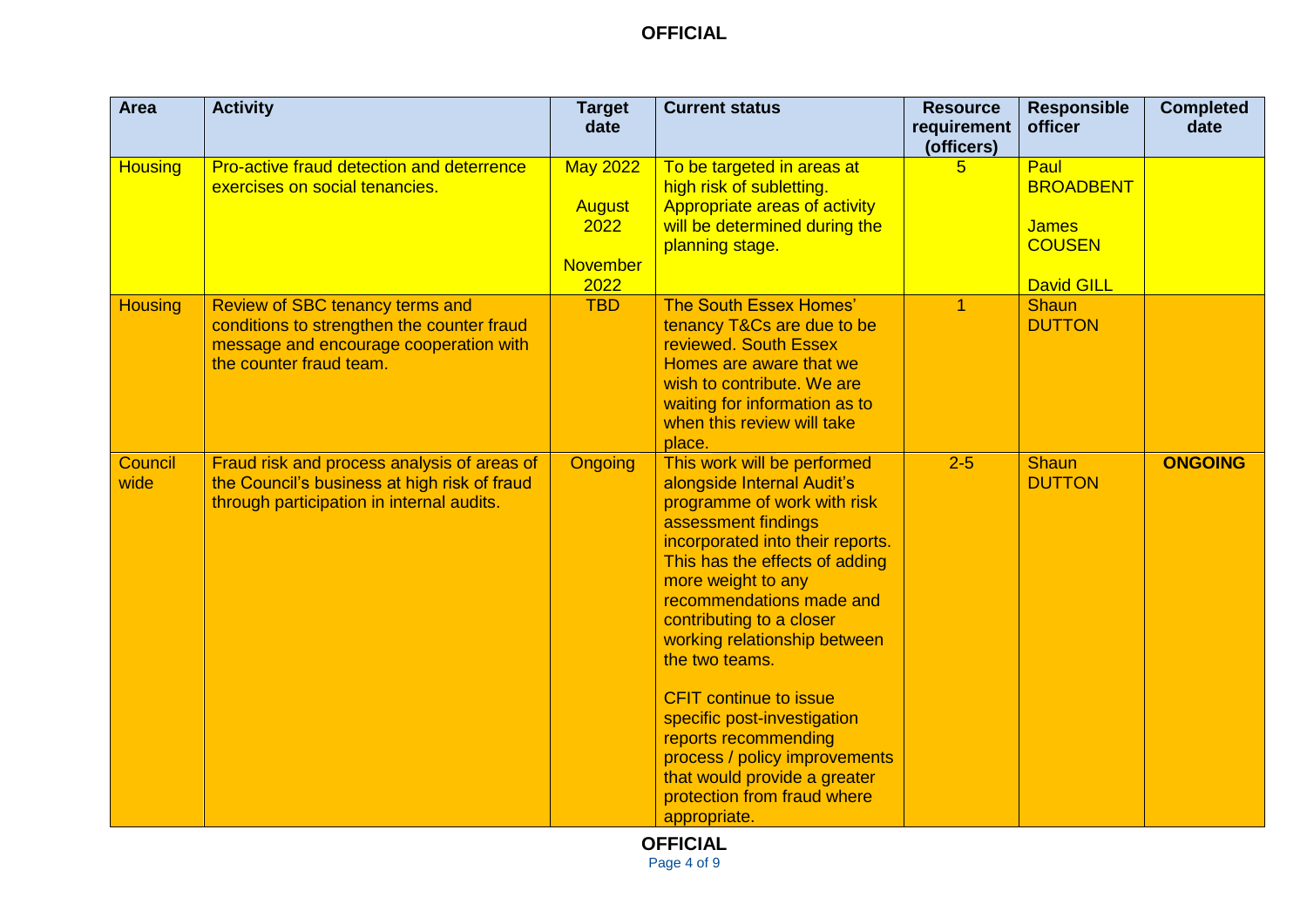| <b>Area</b>                     | <b>Activity</b>                                                                                                                                                                    | <b>Target</b><br>date                                          | <b>Current status</b>                                                                              | <b>Resource</b><br>requirement<br>(officers) | <b>Responsible</b><br>officer | <b>Completed</b><br>date |
|---------------------------------|------------------------------------------------------------------------------------------------------------------------------------------------------------------------------------|----------------------------------------------------------------|----------------------------------------------------------------------------------------------------|----------------------------------------------|-------------------------------|--------------------------|
| <b>Blue</b><br><b>Badge</b>     | <b>Proactive fraud detection and deterrence</b><br>exercise on Blue Badges                                                                                                         | <b>June 2022</b><br><b>July 2022</b><br><b>October</b><br>2022 | <b>Plain clothes exercise</b><br><b>Joint exercise with APCOA</b><br><b>Plain clothes exercise</b> | 5.                                           | <b>Shaun</b><br><b>DUTTON</b> |                          |
| <b>Blue</b><br><b>Badge</b>     | Deliver Blue Badge enforcement update<br>training to APCOA CEOs.                                                                                                                   | <b>May 2022</b>                                                | The training has been written<br>and this awaits a suitable<br>opportunity to be delivered.        | $\mathbf{1}$                                 | <b>Shaun</b><br><b>DUTTON</b> |                          |
| <b>Benefits</b>                 | Trial the new approach agreed with the<br>Benefits Team to increase enforcement of<br><b>Council Tax Reduction Scheme fraud</b><br>without recourse to the DWP.                    | March<br>2023                                                  | In action.                                                                                         | 1                                            | Shaun<br><b>DUTTON</b>        |                          |
| <b>Business</b><br><b>Rates</b> | Research project to determine best<br>practice and effective methods of<br>combatting Business Rates fraud.                                                                        | <b>March</b><br>2023                                           | This project is waiting to be<br>assigned.                                                         | $\overline{2}$                               | <b>TBD</b>                    |                          |
|                                 | Trail the joint working initiative aimed at<br>addressing the issue of NNDR evasion by<br>'pop up' shops in the High Street (The High<br><b>Risk Commercial Premises Protocol)</b> | <b>March</b><br>2023                                           | <b>Currently being finalised.</b>                                                                  |                                              | <b>Shaun</b><br><b>DUTTON</b> |                          |
| Counter<br>fraud                | Develop a financial investigator capability.                                                                                                                                       | March<br>2023                                                  | Funding has been agreed to<br>train two officers in Financial<br>Investigation.                    | 3                                            | Shaun<br><b>DUTTON</b>        |                          |
|                                 |                                                                                                                                                                                    |                                                                | One officer has now<br>completed the Financial<br>Investigator Course.                             | $\overline{2}$                               | Caroline<br><b>MERCIECA</b>   |                          |
|                                 |                                                                                                                                                                                    |                                                                | One officer is waiting to start<br>training. This is dependent on<br>course availability.          |                                              | David GILL                    |                          |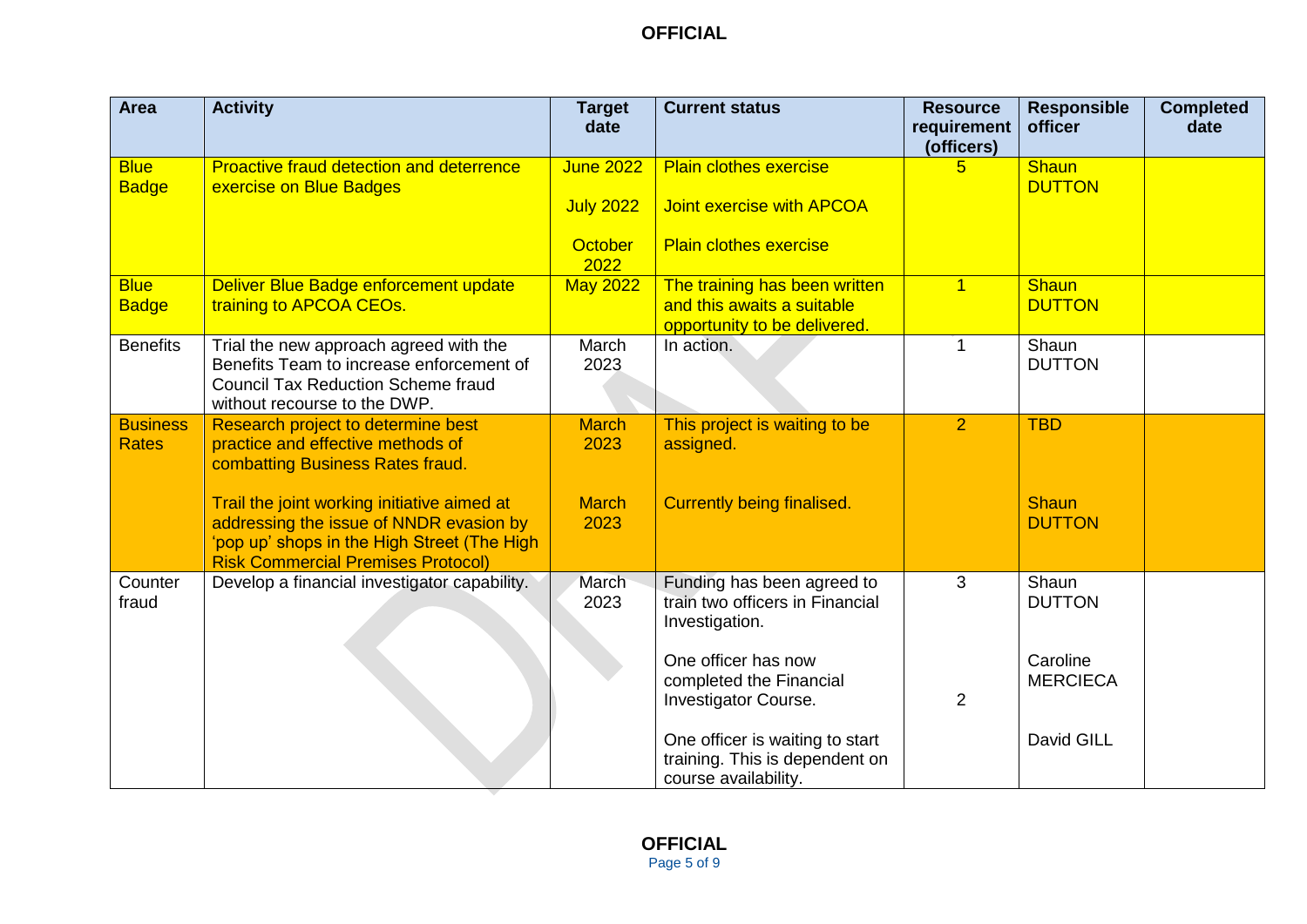| Area                     | <b>Activity</b>                                                                                                                                                                                      | Target<br>date       | <b>Current status</b>                                                                                                                                                                                                                           | <b>Resource</b><br>requirement<br>(officers) | <b>Responsible</b><br>officer                      | <b>Completed</b><br>date |
|--------------------------|------------------------------------------------------------------------------------------------------------------------------------------------------------------------------------------------------|----------------------|-------------------------------------------------------------------------------------------------------------------------------------------------------------------------------------------------------------------------------------------------|----------------------------------------------|----------------------------------------------------|--------------------------|
| Counter<br>fraud         | Recruit a Counter Fraud Investigator<br>Apprentice                                                                                                                                                   | August<br>2022       | A business case has been<br>submitted to recruit and train a<br><b>Fraud Investigator Apprentice</b><br>based on a 2 year fixed term<br>training contract with an<br>option for a further 2 year<br>fixed term Junior Investigator<br>contract. |                                              | Shaun<br><b>DUTTON</b>                             |                          |
| <b>Specific</b><br>teams | Training in specific counter fraud<br>techniques to be delivered to identified<br>teams:<br><b>False document identification</b><br>Other opportunities to be determined<br>through internal audits. | <b>March</b><br>2023 | This is currently being<br>developed.                                                                                                                                                                                                           | $\mathcal{P}$                                | <b>Shaun</b><br><b>DUTTON</b><br><b>David GILL</b> |                          |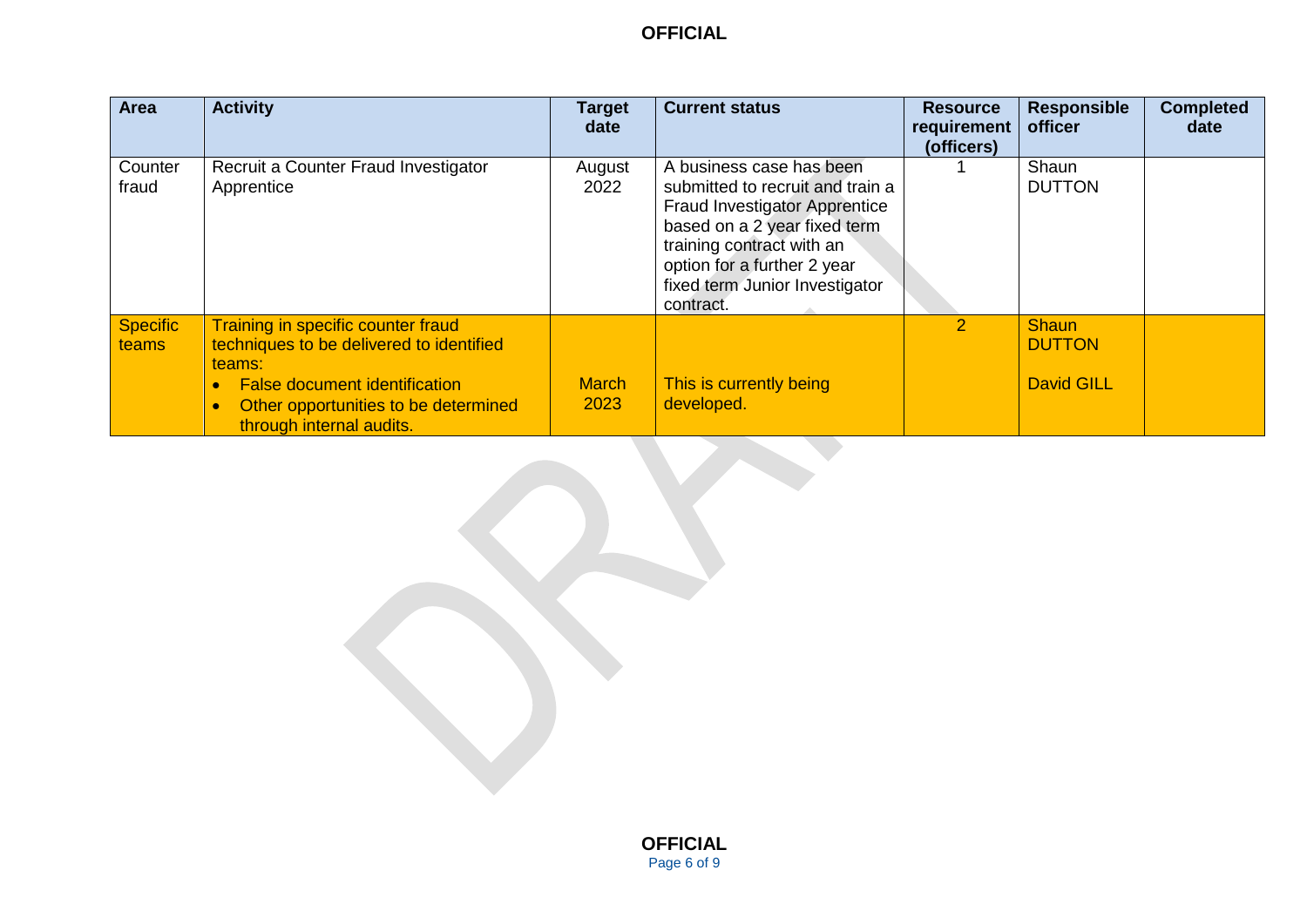| <b>Area</b>    | <b>Activity</b>                                                                                                                                                                         | <b>Target</b><br>date | <b>Current status</b>                                                                                                                                                                                                                                                                                                                                                                                                                      | <b>Resource</b><br>requirement | <b>Responsible</b><br>officer                      | <b>Completed</b><br>date |
|----------------|-----------------------------------------------------------------------------------------------------------------------------------------------------------------------------------------|-----------------------|--------------------------------------------------------------------------------------------------------------------------------------------------------------------------------------------------------------------------------------------------------------------------------------------------------------------------------------------------------------------------------------------------------------------------------------------|--------------------------------|----------------------------------------------------|--------------------------|
| <b>Various</b> | Investigate the use of technology and data<br>matching to identify and target the risks of<br>fraud against the Council. Develop targeted<br>proactive exercises to act on the results. | <b>March</b><br>2023  | This is aspirational and<br>dependent upon a variety of<br>factors such as information<br>sharing agreements, the<br>availability, cost and<br>complexity of tools required to<br>do this, staff training etc.<br><b>Enquiries into the feasibility of</b><br>this will be conducted as and<br>when workload commitments<br>allow.                                                                                                         | (officers)<br>$2 - 4$          | <b>Shaun</b><br><b>DUTTON</b><br><b>David GILL</b> | <b>ONGOING</b>           |
|                |                                                                                                                                                                                         | <b>TBD</b>            | A meeting is being planned<br>with a potential supplier of<br>internet data mining services.                                                                                                                                                                                                                                                                                                                                               |                                |                                                    |                          |
|                |                                                                                                                                                                                         | <b>June 2022</b>      | <b>Membership of CIFAS. This</b><br>will allow the Council access<br>to the National Fraud<br>Database and the Enhanced<br><b>Internal Fraud Database.</b><br>These enable increased fraud<br>intelligence gathering and risk<br>assessment, enhanced<br>employee and supplier vetting<br>checks, enhanced evidence<br>collection and data matching<br>across live and current data<br>sets from across the public<br>and private sectors. |                                |                                                    |                          |
|                |                                                                                                                                                                                         |                       | A funding bid has been<br>submitted for CIFAS<br>membership.                                                                                                                                                                                                                                                                                                                                                                               |                                |                                                    |                          |

**OFFICIAL** Page 7 of 9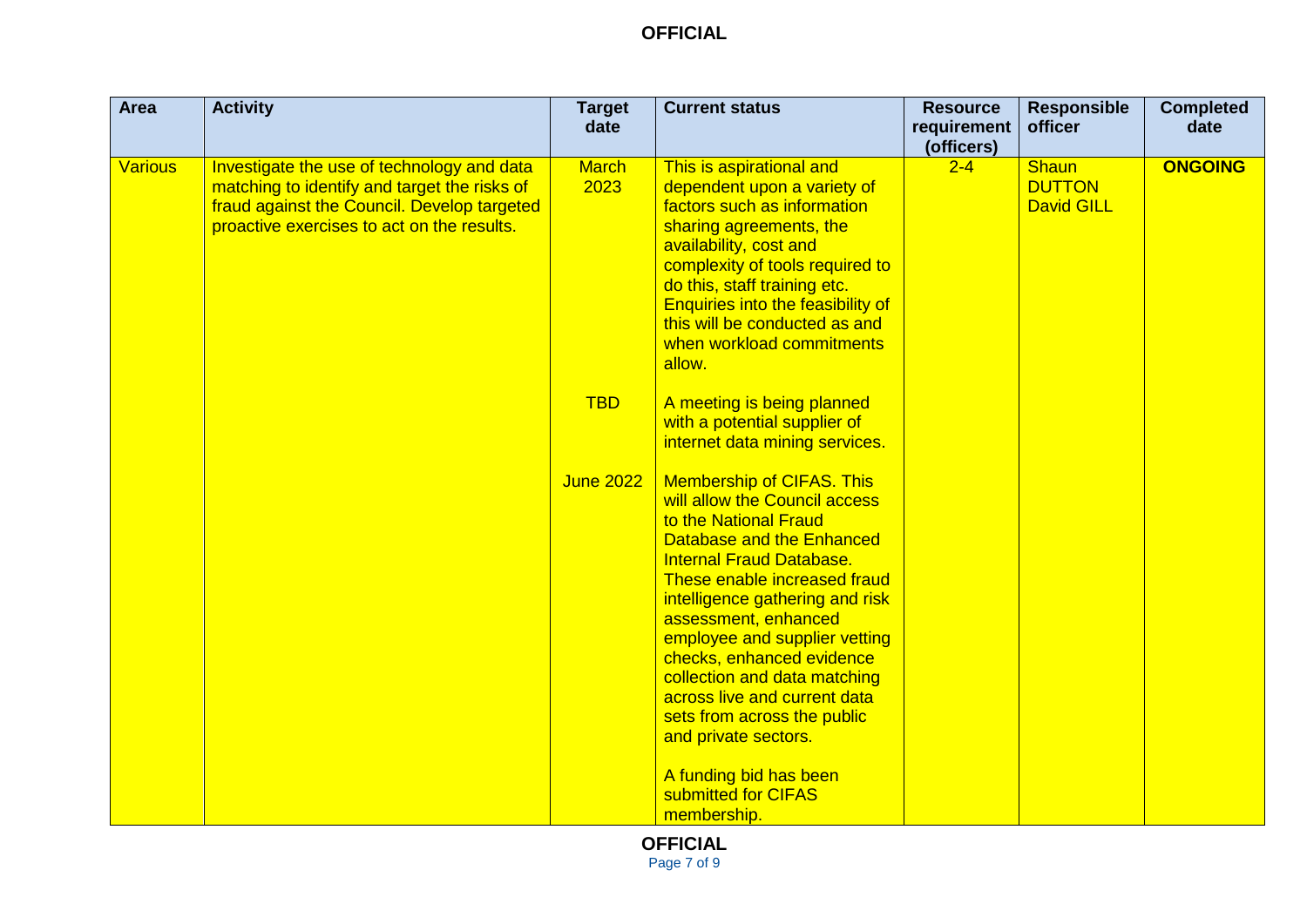| <b>Area</b>      | <b>Activity</b>                                                                                                                                                                                                                                                                                                                     | <b>Target</b><br>date | <b>Current status</b>                                                                                                                                                                                                                                                       | <b>Resource</b><br>requirement<br>(officers) | <b>Responsible</b><br>officer | <b>Completed</b><br>date |
|------------------|-------------------------------------------------------------------------------------------------------------------------------------------------------------------------------------------------------------------------------------------------------------------------------------------------------------------------------------|-----------------------|-----------------------------------------------------------------------------------------------------------------------------------------------------------------------------------------------------------------------------------------------------------------------------|----------------------------------------------|-------------------------------|--------------------------|
| <b>Residents</b> | Conduct a programme of presentations to<br>local community groups and residents'<br>associations to highlight the risks of fraud<br>and how to protect self and the council.                                                                                                                                                        | <b>Ongoing</b>        | These will be on a no more<br>than monthly basis and the<br>first talk has been delivered.<br>Contacts are being collected<br>from interested groups.                                                                                                                       |                                              | <b>Shaun</b><br><b>DUTTON</b> | <b>ONGOING</b>           |
| Counter<br>fraud | Develop 'income generation' opportunities<br>through:<br>Counter fraud training initiatives for<br>SBC partners and service providers<br>An investigation and prosecution<br>service to local Housing Associations<br>Provision of a Financial Investigation<br>service to other SBC teams and<br>possibly other local authorities. | <b>TBD</b>            | This is aspirational at this time<br>and development will be<br>dependent upon how the team<br>progresses over the coming<br>12 months.<br>This cannot be explored at the<br>expense of our ongoing<br>workload commitments or pro-<br>active and prevention<br>activities. | <b>TBD</b>                                   | Shaun<br><b>DUTTON</b>        |                          |